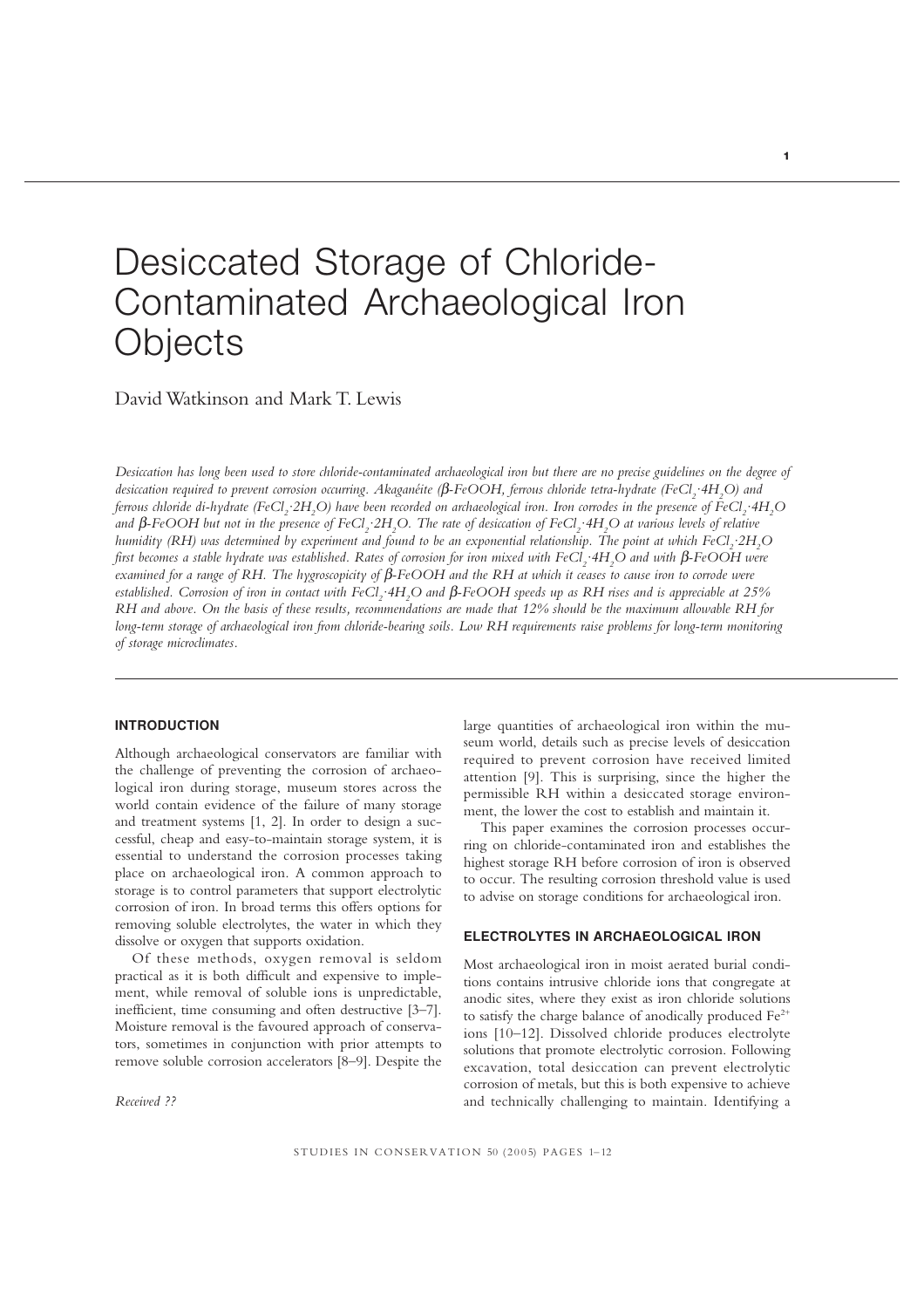corrosion model for chloride-contaminated iron and then testing its response to RH will determine if total desiccation is necessary to prevent corrosion. Turgoose [9] examined the corrosion of archaeological iron after excavation and identified these concepts for his postexcavation corrosion model based on oxidation of Fe<sup>2+</sup> to produce ferric oxyhydroxide (FeOOH) and acid (Equation 1). This occurs in the presence of large quantities of chloride and the β-FeOOH polymorph (akageneite) is expected to form [13, 14] along with the more stable  $\alpha$ -FeOOH (goethite) [15]. The acid can attack the iron directly producing  $Fe^{2+}$  ions to feed the reaction:

$$
4Fe^{2+} + O_2 + 6H_2O = 4FeOOH + 8H^+ \tag{1}
$$

Later work by Selwyn et al [11] discussed and reviewed Turgoose's model and reported the acid corrosion cycle described by Askey et al [16] based on the direct attack of HCl on iron:

$$
2Fe(s) + 4HCl(aq) + O_2(g) = 2FeCl_2(aq) + 2H_2O \quad (2)
$$

$$
2FeCl2(aq) + 3H2O + ½O2 = 2FeOOH(s)
$$
 (3)  
+ 4HCl(aq)

# **IRON CHLORIDES AND THE CORROSION OF IRON**

Thermodynamic data suggest that post-excavation changes in archaeological iron can produce solid ferrous chloride, but the formation of ferric chloride is highly unlikely unless local pH values drop to a very low level [12]. Solid ferrous chloride tetrahydrate (FeCl<sub>2</sub>·4H<sub>2</sub>O) in contact with iron causes it to corrode, but the solid ferrous chloride dihydrate (FeCl<sub>2</sub>·2H<sub>2</sub>O) does not [12]. These ferrous chloride hydrates have stability ranges that extend between fixed RH values. There is a 'threshold' RH, below which  $FeCl<sub>2</sub>·2H<sub>2</sub>O$  becomes the stable ferrous chloride hydrate and an iron/ferrous chloride mixture does not corrode. This is a safe storage range for iron in contact with ferrous chloride. While Turgoose [9] showed that iron in contact with ferrous chloride corroded at 20% RH (as controlled by a saturated solution of  $\text{CH}_{3} \text{COOK}$ ) and not at 15% RH (as controlled by a saturated solution of  $LiCl·H<sub>2</sub>O$ ); no specific corrosion threshold value was provided.

# β**-FEOOH AND POST-EXCAVATION CORROSION OF ARCHAEOLOGICAL IRON**

In addition to the influence of ferrous chloride on the post-excavation corrosion of iron, the presence of β-FeOOH (Equation 1) also has to be considered. βFeOOH is an oxidation product of ferrous chloride and it has long been suspected that it causes iron in contact with it to corrode [9]. Kaneko & Inouye [17] reported that water is chemisorbed to the surface of β-FeOOH, connected by hydrogen bonds and weak charge transfer bonds. If the number of monolayers of surface-adsorbed water were to rise above three [18], the layer would be likely to possess the chemical properties of bulk water. No RH corrosion range exists for the effect of β-FeOOH on iron. To predict a safe storage environment for iron subject to the reaction outlined in Equation 1, it is necessary to examine how both ferrous chloride and β-FeOOH react with iron at various levels of RH.

The mechanism of the corrosion of iron in the presence of ferric oxyhydroxides has not been investigated. Corrosion is likely to be affected by the nature of FeOOH polymorphs, which have surface hydroxyl and surface oxygen defects that provide large numbers of adsorption sites for water vapour, some gases and halide ions [19]. Adsorption of anions and cations from solution at the water/FeOOH interface is governed by anion type, solution pH and other solution variables [20, 21]. Both a-FeOOH and β-FeOOH strongly adsorb chloride ions on their surfaces [22].

β-FeOOH is formed in halide-rich environments. In a chloride-rich environment it will have chloride ions adsorbed onto its outer surface [23] and contained within its hollandite-type  $(BaMnO_{16})$  crystal structure [24]. This rod-like crystal structure contains tunnels with diameters estimated at 3.5 angstroms (Å), but with necks of only 2.7 Å in diameter [25] and these contain chloride ions (diameter 3.6 Å) and water molecules [17, 24]. The chloride content of β-FeOOH varies widely, with values of 4.6–17% w/w being recorded for synthetic precipitates [26, 27] and values of 0.3–5.4% w/ w in naturally produced β-FeOOH associated with meteoric iron [28]. Outer surface adsorbed chloride is mobile and can be fully or partially washed off. In contrast, the internal chloride is 'locked' inside the tunnels and can only be removed by decomposition of the β-FeOOH. Although α-FeOOH adsorbs chloride ions from very dilute solutions, these are tightly bound and are not removed by aqueous washing. Turgoose [12] cites absorption of  $\leq 0.2\%$  w/w on  $\alpha$ -FeOOH.

As chloride-contaminated archaeological iron dries following excavation, there is a relative increase in oxygen and chloride ion concentration, which will allow β-FeOOH to form (Equation 1). This will remove chloride ions from the electrolyte solution. Later, the interaction of water vapour with oxygen and hydroxyl groups on the surface of β-FeOOH, will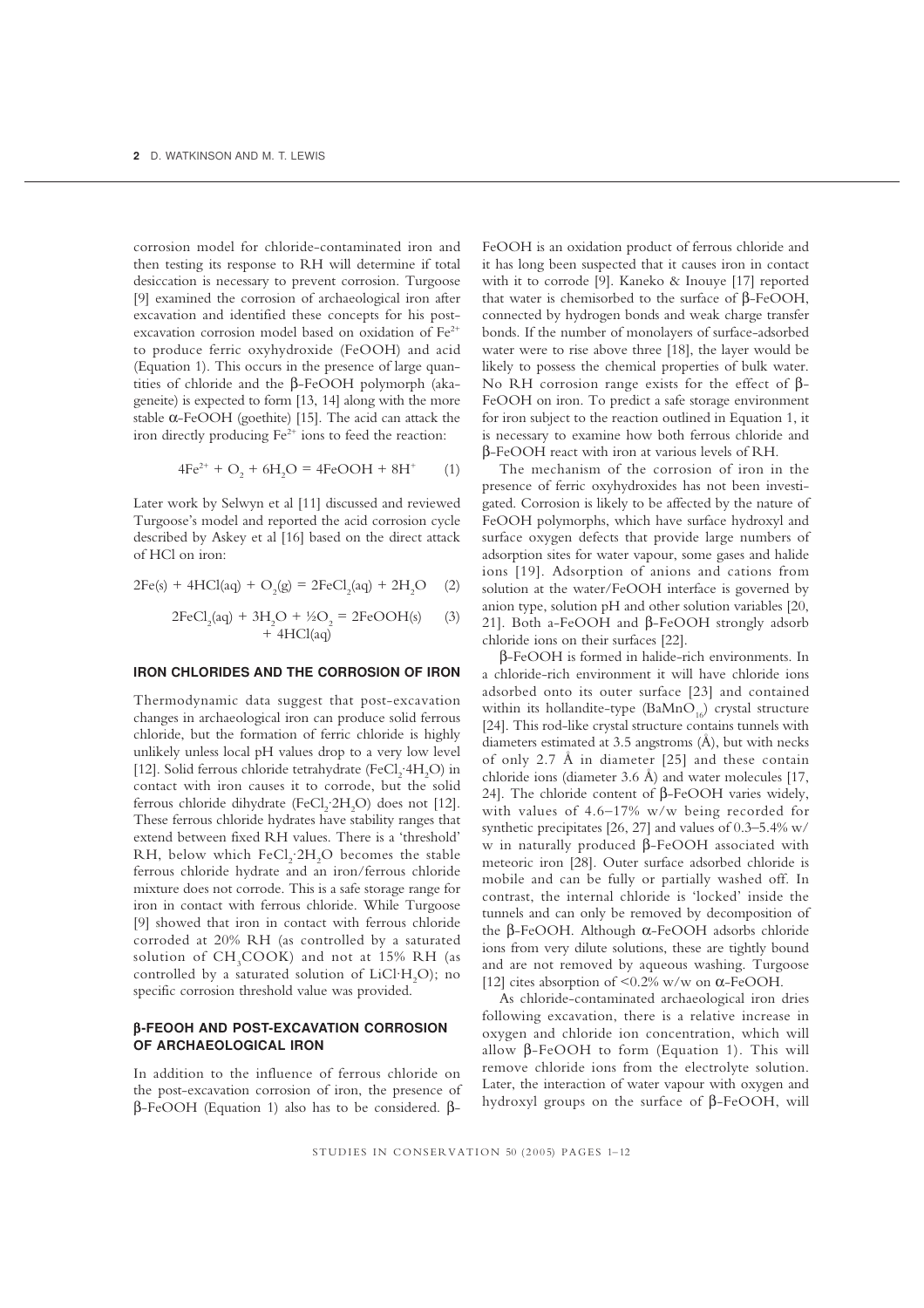produce chemisorbed and physisorbed water that may dissolve surface-adsorbed chloride to produce an electrolyte [23, 29]. It may be that this effect provides an electrolyte for the corrosion of iron in contact with it.

This brief and simple review of post-excavation corrosion of chloride-contaminated archaeological iron shows that in order to preserve this material it must be stored at a RH that does not allow:

- surface-adsorbed chloride on β-FeOOH to become mobile;
- ferrous chloride to exist as  $FeCl_2$   $4H_2O$ ;
- ferrous chloride to deliquesce (possibly around 55– 56% RH at 25°C [9, 30]).

The work reported here:

- examines the RH at which  $FeCl<sub>2</sub>·4H<sub>2</sub>O$  changes to  $FeCl<sub>2</sub>·2H<sub>2</sub>O;$
- examines the reaction of  $FeCl<sub>2</sub>·4H<sub>2</sub>O$  with iron powder at differing levels of RH, in order to determine the rate of corrosion of iron in contact with  $FeCl<sub>2</sub>·4H<sub>2</sub>O;$
- confirms that iron does not corrode in the presence of  $FeCl<sub>2</sub>·2H<sub>2</sub>O;$
- examines how β-FeOOH responds to RH;
- determines the response of iron/β-FeOOH mixtures to changes in RH;
- uses these results to identify a RH below which chloride-contaminated archaeological iron should be stored in order to prevent corrosion of iron by the mechanisms examined.

# **CURRENT PRACTICE FOR DESICCATING ARCHAEOLOGICAL IRON**

For the iron/ferrous chloride corrosion model, although it is unknown whether corrosion is still occurring between the recorded no-corrosion point of 15% RH and the corrosion point of 20% RH [9], both 20% and 18% RH have been cited as the maximum allowable for the storage of chloride-contaminated wrought iron [10].

Attaining and maintaining desiccated storage environments remain an area of debate. Although some basic advice on desiccation has been offered [31], the lack of a specified technical standard for storage is a problem. Iron archaeological objects are often placed in polyethylene sandwich-seal boxes with self-indicating desiccated silica gel, with no accurate means of measuring internal RH or any long-term monitoring

programme. Leakage will mean that these environments will soon exceed 20% RH and support corrosion of chloride-contaminated metallic iron. The colour change produced by indicating silica gel is of little use as it occurs at around 35% RH. By the time this occurs the environment will have been aggressive to chloridecontaminated iron for some time.

Also of concern is that some conservators voice the opinion that desiccation of corrosion products causes 'shrinkage' and lamination of corrosion layers at the iron/corrosion product interface. The authors have not been able to establish whether such lamination during desiccated storage was due to a failure to maintain a low RH, leading to fresh corrosion at the metal surface, which promotes lamination of mineralized layers. It remains a topic that merits further investigation.

## **INTERPRETING EXISTING DATA ON RH CORROSION THRESHOLDS**

Although Turgoose [9] cited values of 20% and 15% RH for the environments in which he conducted his experiments with ferrous chloride and iron powder mixtures, conflicting reports for equilibrium values for saturated salt solutions mean that these could be reinterpreted (Table 1). The no-corrosion threshold could be as low as 11.1% and the corrosion threshold as high as 23.11% RH. Although temperature influences the value of equilibrium vapour pressure above a saturated salt solution, Turgoose [9] did not report the temperature of his experiments.

Using Turgoose's [9] results to construct a graph examining how corrosion varies with RH for an iron/ ferrous chloride mixture suggests that extrapolation might feasibly support an intercept near 18% RH as the corrosion cut-off point for this reaction (Figure 1). It was acknowledged that the linearity or otherwise of the relationship between just three points could not be safely predicted without further work. This was used as a starting point for the design of experiments to explore the effect of RH on the iron/ferrous chloride reaction.

## **EXPERIMENTAL METHOD**

All experiments were carried out in a Votsch VC4018 climatic chamber. Calibration tests over the ranges used in the experiments showed that RH could be maintained to an accuracy of  $+1\%$  (often 0.5%) and temperature to  $\pm 0.5$ °C. Within the chamber RH values were measured using wet and dry bulb temperatures (the primary standard). All tests were standardized at 20°C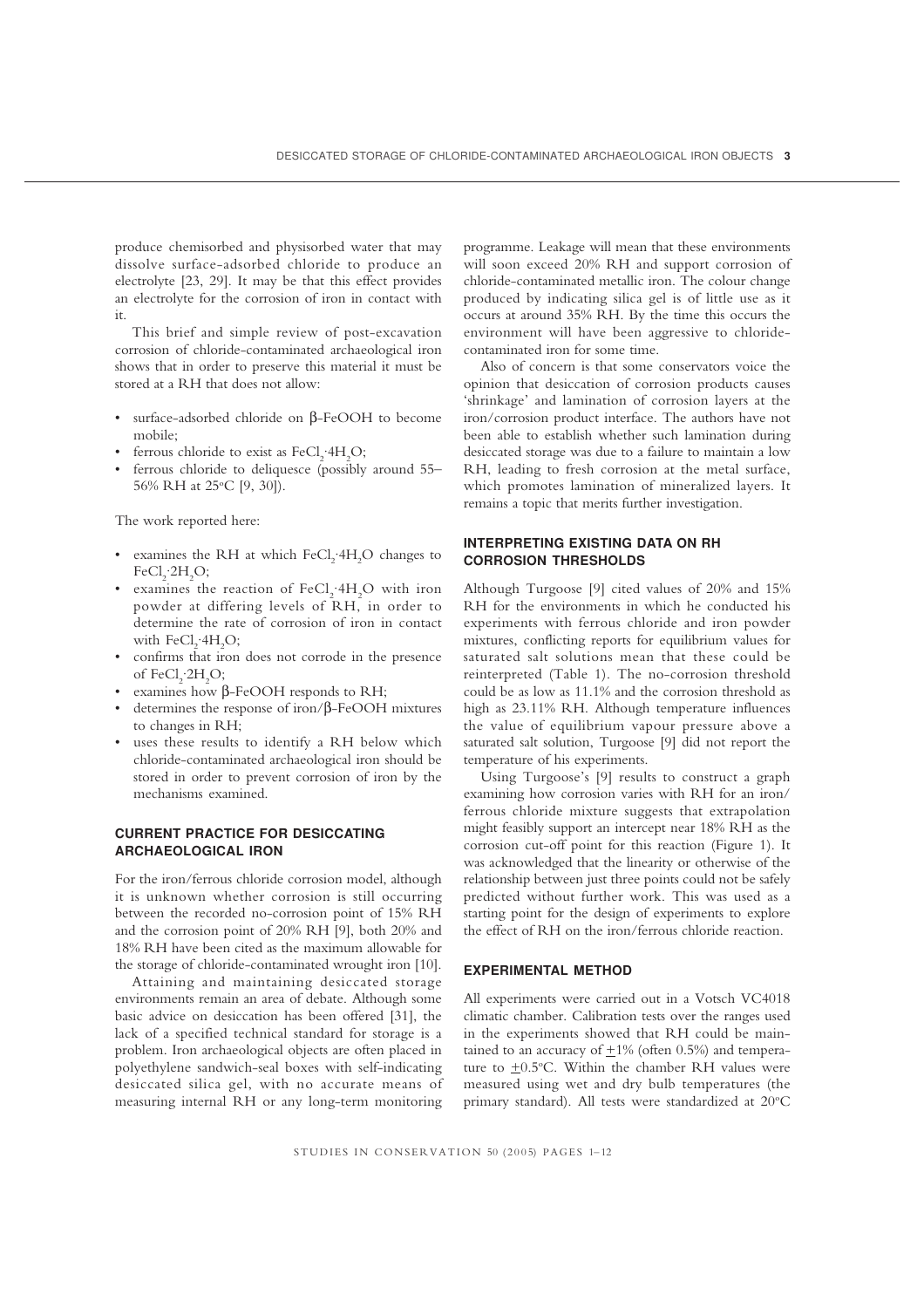| <b>Table 1</b> Relative humidities cited for saturated salt solutions of lithium chloride and potassium acetate. |  |  |  |
|------------------------------------------------------------------------------------------------------------------|--|--|--|
|                                                                                                                  |  |  |  |

| Reference                          | I ithium Chloride<br>@ 20°C | Lithium Chloride<br>@ 25°C | Potassium Acetate<br>@ 20°C   | Potassium Acetate @<br>$25^{\circ}$ C |
|------------------------------------|-----------------------------|----------------------------|-------------------------------|---------------------------------------|
| Greenspan, L. (1977) [32]          | $11.31 + 0.31$              | $11.30 + 0.27$             | $23.11 + 0.25$                | $22.51 + 0.32$                        |
| CRC Handbook, (1996) [33]          | $11.31 + 0.31$              | $11.30 + 0.27$             |                               |                                       |
| Lafontaine, R.H. (1984) [34]       | 12.4                        | 12                         |                               |                                       |
| Hickman, M.J. (1970) [35]          | 12                          |                            | 23                            |                                       |
| Anon (1973) [36], Anon (1964) [37] | 12                          |                            | 22                            |                                       |
| Richardson & Malthus, (1955) [30]  |                             |                            |                               | 22.7                                  |
| Wink & Sears, (1950) [38]          | 11.1 @ 22.8 $^{\circ}$ C    |                            | $22.9 \ @ \ 22.8 \ ^{\circ}C$ |                                       |
| Stokes & Robinson, (1949) [39]     |                             | 11.1                       |                               | 22.5                                  |
| Spencer, H.M. (1926) [40]          | 15                          |                            | 20                            |                                       |
| Turgoose, S (1982) [9]             | 15                          |                            | 20                            |                                       |



*Figure* 1 Weight increases for iron/FeCl<sub>2</sub>·4H<sub>2</sub>O mixtures at varying *RH (after Turgoose [9] ).*

allowing conversion of results to specific humidity from RH values.

The experimental method involved mixing known weights of analar ferrous chloride and iron powder or β-FeOOH and iron powder, then exposing them to a fixed RH and temperature. The weight of each mixture was then dynamically monitored to computer file every five minutes, using a Mettler AJ100 balance (accuracy ±0.0001 g for normal use) for the duration of the experiment.

The balance had been calibrated by dampening it with closed-cell polyethylene foam, followed by loading it with a standard mass control whose weight was dynamically recorded at 20% RH and 20°C for a number of days. This determined actual balance accuracy and any drift in weight reading with time. The resulting weight drift and vibration 'noise' were found to be reproducible systematic errors that did not influence the readings relative to the mass being recorded. Due to

machine vibration some noise is visible on the graphs produced here, but this does not influence the trends sought from the results. Further confirmation of the validity of the balance data was obtained through the measurement of the loss in mass attributable to the loss of two water molecules of hydration during the desiccation of known masses of  $FeCl<sub>2</sub>·4H<sub>2</sub>O$  (Figure 2).

During the experiments, corrosion, desiccation and water adsorption of the test samples could produce weight change. Corrosion of the iron produces weight gain and colour change as the iron combines with oxygen and water to produce FeOOH. Desiccation reduces sample weight and water adsorption increases weight. If some of these processes take place simultaneously weight may be lost or gained or may remain static. The nature of change in the samples was determined by visual examination and the use of X-ray diffraction (XRD) or Fourier transform infrared (FTIR) spectroscopy. Since one method of synthesizing β-FeOOH is to expose a ferrous chloride and iron powder mixture to a high RH, this is the expected corrosion product formed from the analar iron/chloride mixture.

# **THE IRON/FERROUS CHLORIDE CORROSION MODEL**

## Dehydration of FeCl<sub>2</sub>·4H<sub>2</sub>O

The influence of RH on the dehydration rate of FeCl<sub>2</sub>·4H<sub>2</sub>O to FeCl<sub>2</sub>·2H<sub>2</sub>O was examined. A 1.0000 g sample of  $FeCl<sub>2</sub>·4H<sub>2</sub>O$  was placed on the balance and subjected to a fixed  $\overline{R}H \pm 1\%$ . This was carried out for a range of RH, but for clarity only data for 20%, 18%, 16%, 14% and 12% RH are shown in figure 2.

All the  $\text{FeCl}_2$ -4H<sub>2</sub>O samples desiccated at the humidities used in the tests. Since the calculated loss in weight when  $1.0000$  g of FeCl<sub>2</sub>·4H<sub>2</sub>O fully desiccates to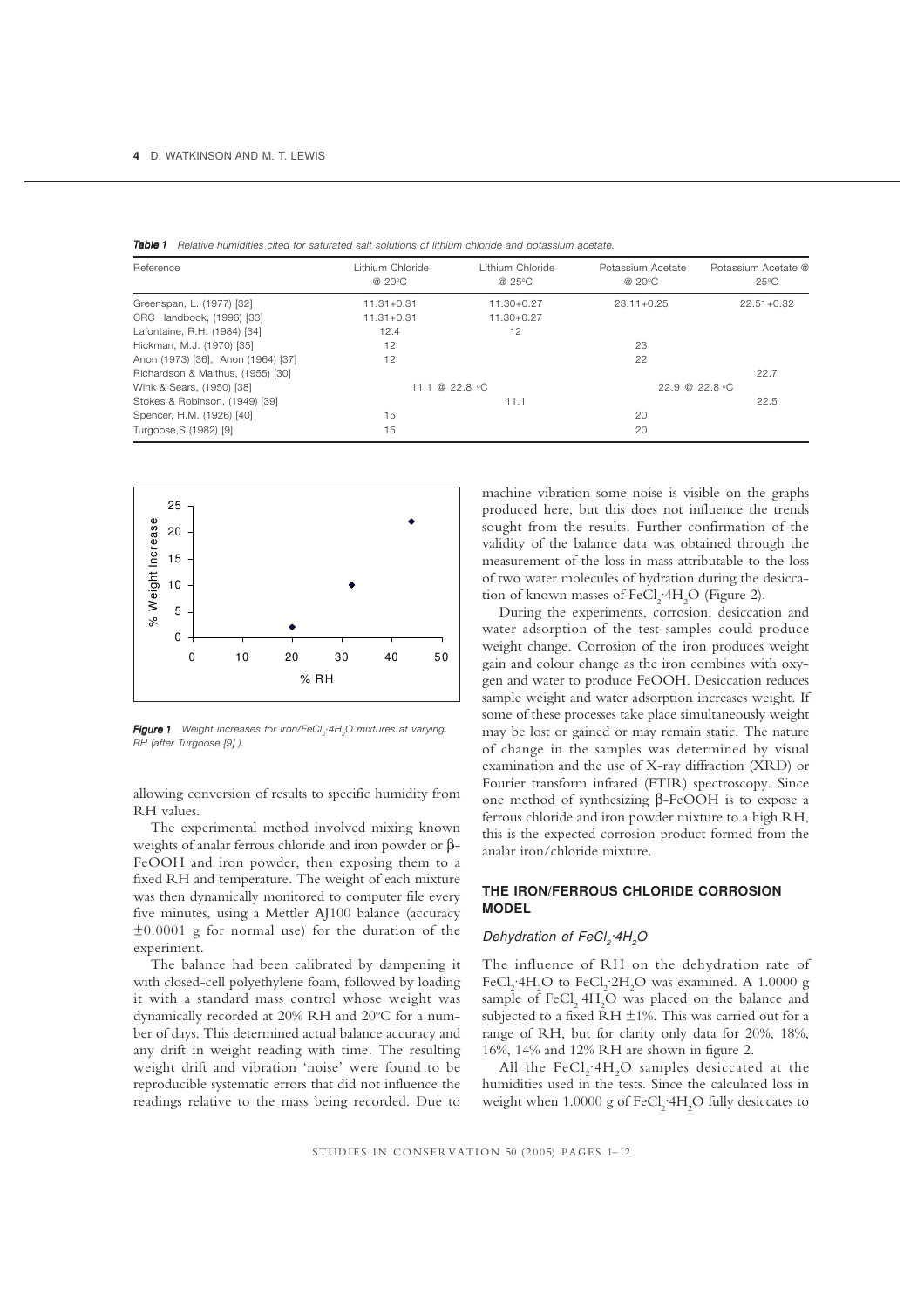

Figure 2 Desiccation - recorded as weight loss - from a range of FeCl<sub>2</sub>·4H<sub>2</sub>O (1.0000 g) samples run at different levels of RH.

FeCl<sub>2</sub> 2H<sub>2</sub>O is 0.1812 g, the 18%, 16%, 14% and 12% RH test samples fully converted to  $FeCl<sub>2</sub>·2H<sub>2</sub>O$ . Tests run at 18% and 20% RH are closer to the point where FeCl<sub>2</sub>  $4H_2O$  is the stable iron chloride and consequently show slow dehydration gradients.

There exists a RH value where the rate of change from FeCl<sub>2</sub>·4H<sub>2</sub>O to FeCl<sub>2</sub>·2H<sub>2</sub>O is so small that it tends towards zero. This RH marks the beginning of the stability range for  $FeCl<sub>2</sub>$  4H<sub>2</sub>O. Plotting rate constants for each of the  $\text{FeCl}_2$   $4\text{H}_2\text{O}$  dehydrations against RH provides a graphic representation of the predicted asymptote. Extrapolation of the trend would either determine the intercept on the RH axis, where the rate constant is zero, or the asymptote which the trend tends towards as it approaches zero. At this point dehydration of  $\text{FeCl}_{2}$  ·4H<sub>2</sub>O is not occurring and it is the stable form of iron chloride. The rate constants required to do this are calculated below and plotted against RH in Figure 3.

## *Rate of dehydration equation*

Regression analysis gave good correlation with an exponential relationship in each case. By treating the rate of change in weight (mass) as exponential for all the dehydrating humidities tested, an equation to describe each dehydration curve on Figure 3 can be derived:

$$
Mass = (Initial Mass - Final Mass) e^{-At}
$$
 (4)

Since the initial mass of  $FeCl<sub>2</sub>·4H<sub>2</sub>O$  in these experiments is always 1.0000 g the theoretical final mass will always be the same, as all the sample will have lost



*Figure 3 Exponential hydrate rate conversion constants plotted 3 against RH.*

the same amount of water in converting entirely to FeCl<sub>2</sub> 2H<sub>2</sub>O. This is two water molecules per mole of FeCl<sub>2</sub>.4H<sub>2</sub>O or 0.1812 g from the starting weight of 1.0000 g. Thus the final mass should always be 0.8188 g. Inserting these values into Equation 4 produces:

$$
Mass = (1 - 0.8188) e^{-At}
$$
 (5)

which simplifies to:

$$
Mass = 0.1812 e^{-At}
$$
 (6)

where *t* is a given time elapsed since the start of the drying cycle and  $\Lambda$  is a constant hereafter referred to as the 'exponential hydrate conversion rate constant'. This constant will be different for each RH used. It is the element of the equation that ultimately determines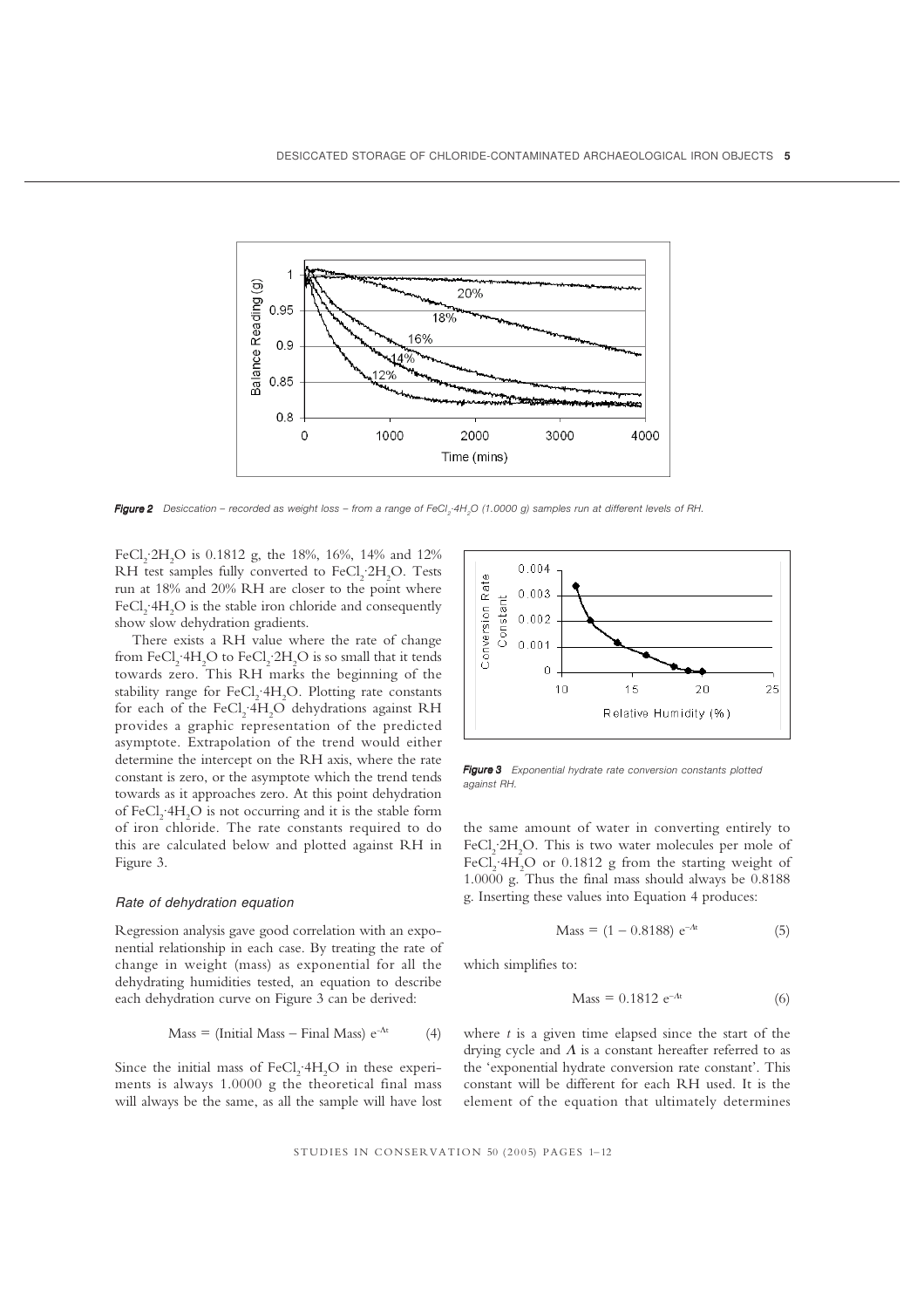the time necessary for conversion of a set mass of FeCl<sub>2</sub>·4H<sub>2</sub>O to FeCl<sub>2</sub>·2H<sub>2</sub>O at a given RH.

Weight loss resulting from loss of water of hydration from the  $\rm FeCl_{2}.4H_{2}O$  can be expressed in terms of a 'half life', which is defined as the time required for half the expected total change in mass to occur. This is a loss of 0.0906 g of water from the calculated total loss of 0.1812 g. It is the time required for the weight of the sample to change from 1.0000 g to 0.9094 g. The halflife may either be calculated using a standard equation for half-life (Equation 7) or read from the RH curves on the graph showing the rate of weight loss (Figure 2). Half-life  $(t_0, t)$  is where the balance reading is:

initial mass – (initial mass – theoretical final mass) 
$$
(7a)
$$
  $2$ 

and at time:

$$
\frac{\ln 2}{\Lambda} \tag{7b}
$$

Inserting values into these equations, half-life  $(t_0, t)$  is defined at mass:

$$
1 - \underbrace{(1.0000 - 0.8188)}_{2} = 1 - 0.0906 \text{ g} \qquad \text{(8a)}
$$

and at time:

$$
t_{0.5} = \frac{0.693}{\Lambda}
$$
 (8b)

 $= 0.9094 \text{ g}$ 

Values for the exponential hydrate conversion rate constant  $\Lambda$  (Table 2) were obtained by inserting half-life readings from Table 2 into the equation:

$$
A = \underbrace{0.693}_{t_{0.5}} \tag{9}
$$

*Table* **2** Derived exponential hydrate conversion rate constants (Λ for *each of the curves in figure 3).*

| RH (%) | Measured half-life (minutes) | Λ                    |
|--------|------------------------------|----------------------|
| 11     | 205                          | $3.4 \times 10^{-3}$ |
| 12     | 340                          | $2.0 \times 10^{-3}$ |
| 14     | 660                          | $1.1 \times 10^{-3}$ |
| 16     | 800                          | $8.7 \times 10^{-4}$ |
| 18     | 2800                         | $2.5 \times 10^{-4}$ |
| 19     | 7500                         | $9.2 \times 10^{-5}$ |
| 20     | 13800                        | $5.0 \times 10^{-5}$ |

These exponential hydrate conversion rate constants can now be plotted against RH (Figure 3). A non-linear relationship results. The continued dehydration measured at 19% RH and 20% RH suggests that the corrosion cited at 20% RH (Figure 1) either took place before full conversion (dehydration) had taken place or that the RH maintained by the saturated salt solution was slightly above 20% RH.

The relationship between half-lives for each curve and the RH at which they were obtained shows that there is no linear relationship between dehydration and half-life (Figure 4). This figure includes the data for all of the humidities tested. The half-life will tend towards infinity above 20% RH.



*Figure 4 The relationship between half-life of partially desiccated 4*  $FeCl<sub>2</sub>·4H<sub>2</sub>O$  and RH.

The logarithmic correlation for the above relationship is good, but there must be a point (which is termed 'threshold' RH by the authors), where the gradient on Figure 4 tends towards zero as time tends towards infinity. This will be followed by a point (the asymptote) where the gradient is zero, when  $\mathrm{FeCl}_2$ . $4\mathrm{H}_2\mathrm{O}$  stops converting to  $\text{FeCl}_2\text{.2H}_2\text{O}$ . The logarithmic relationship is expected to be asymptotic to this limiting RH, above which no loss of water of hydration takes place. A value for this limiting RH cannot be obtained by extrapolating a logarithmic relationship as, while these tend towards a value (our asymptote), they never reach it. The limiting RH was therefore determined experimentally.

## *Iron powder mixed with FeCl<sub>2</sub>.2H<sub>2</sub>O*

An FeCl<sub>2</sub>:2H<sub>2</sub>O/iron powder mixture exposed to 19% RH showed no weight gain and no visible change over a period of two weeks (Figure 5). This indicates that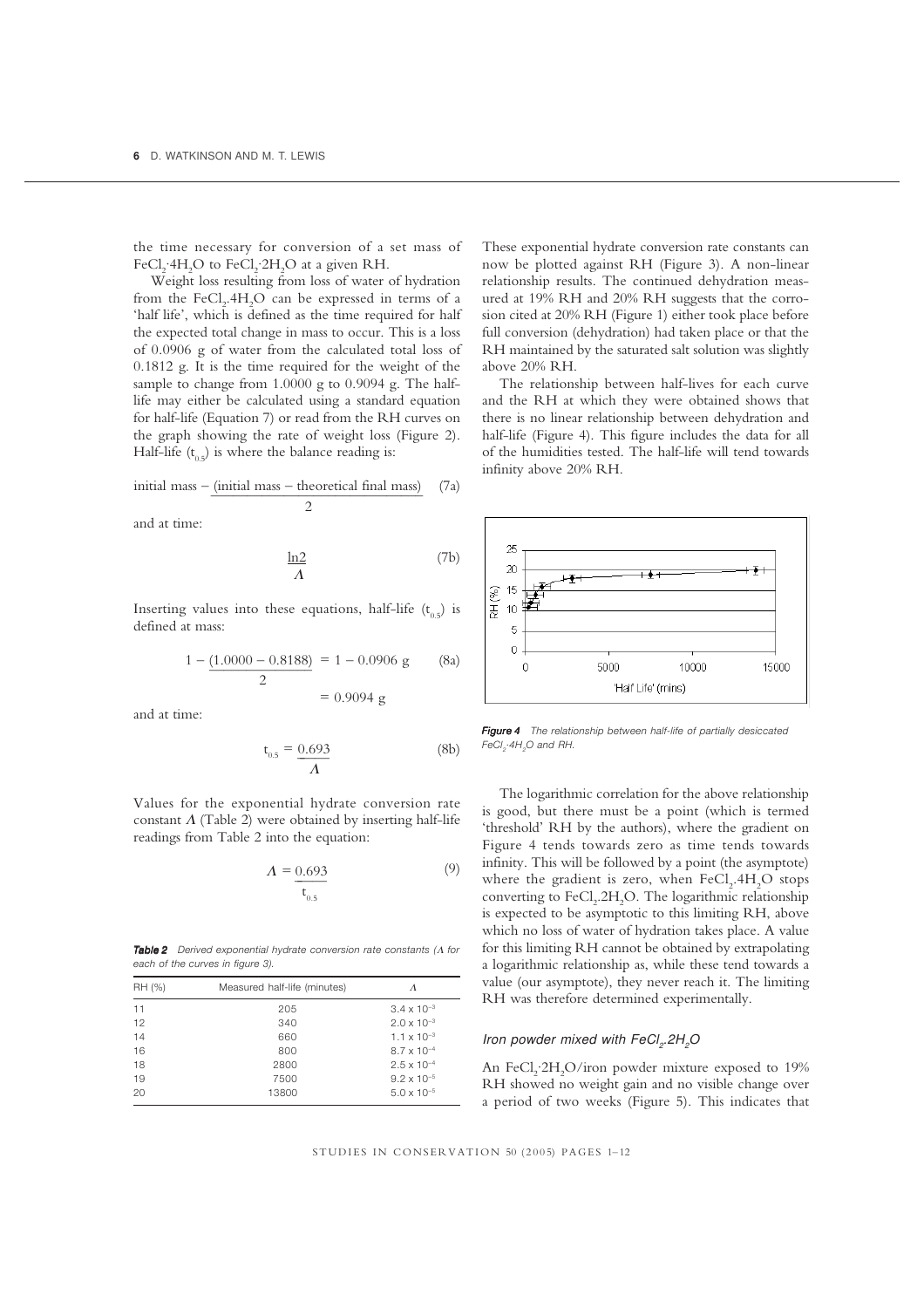

*Figure 5 The behaviour of 0.31 g ferrous chloride dihydrate mixed with 0.50 g iron powder at 19% RH for two weeks. No change in micro/ 5 macroscopic appearance (corrosion) of the mixture was observed between the start and the end of this test.*

FeCl<sub>2</sub>.2H<sub>2</sub>O is the stable form of iron chloride at this RH and that iron does not corrode in contact with FeCl<sub>2</sub>.2H<sub>2</sub>O. Turgoose [12] had shown this for 15% RH. These results raise the corrosion threshold for this reaction to 19% RH.

It should be noted that the fluctuations apparent in Figure 5 can be attributed to balance drift caused by internal balance vibration correction. Fluctuations of this magnitude were reproduced with polished silver controls. The magnitude is negligible compared with the real weight changes observed during desiccation and corrosion.

The climatic chamber used for this work struggles to maintain RH below 20% much beyond two weeks at a time, due to icing of the refrigeration coil which results in up to 3% RH variation from the set point. So two weeks was the limit of the duration of the studies at these low humidities. For this reason the examination of the rates of change in mass was important in establishing their trend, so that instances of no reaction could be inferred from such short test periods.

#### *Corrosion of iron in the presence of FeCl<sub>2</sub>·4H<sub>2</sub>O*

The influence of RH on the rate of corrosion of iron powder in the presence of FeCl<sub>2</sub>·4H<sub>2</sub>O was determined by exposing samples comprising 2.0 g  $FeCl_2 \cdot 4H_2O$ mixed with 2.0 g of iron powder to fixed RH values. Over a period of three days, each sample increased in weight and the iron powder visibly corroded (Figure 6).



*Figure 6 Corrosion of iron in the presence of ferrous chloride tetra-hydrate at fixed RH values. All tests were conducted with 2.0 g of 6 FeCl<sub>2</sub>*·4H<sub>2</sub>O mixed with 2.0 g of iron powder.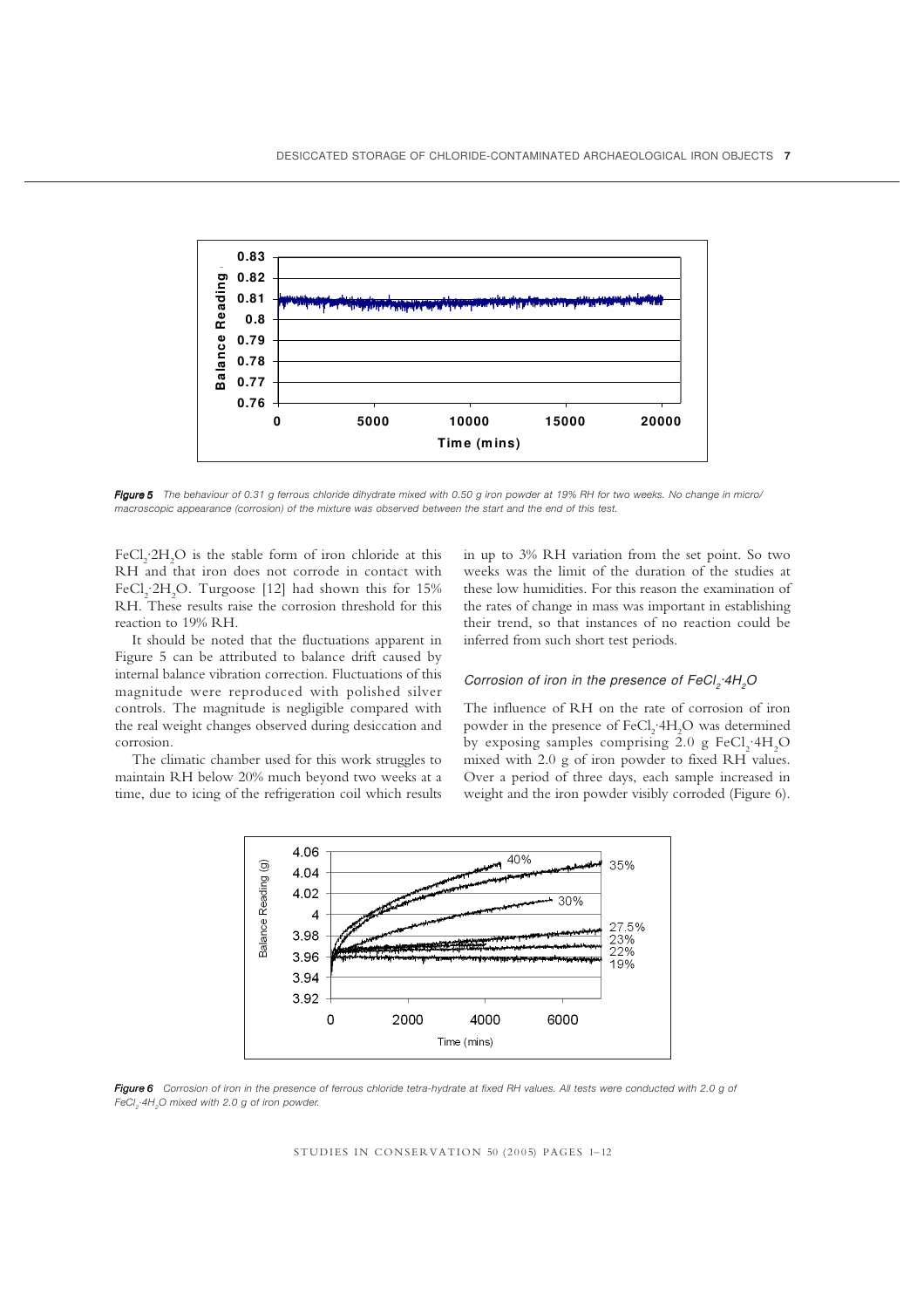While corrosion in the region 23% to 25% RH is very slow, raising RH by 5% from 25% to 30% produces a significant increase in corrosion rate (Figure 6). The higher the RH, the faster the corrosion rate for FeCl<sub>2</sub>·4H<sub>2</sub>O/iron powder mixtures.

Two controls were run:

- pure iron powder;
- analar  $\text{FeCl}_2$ :4 $\text{H}_2\text{O}$ .

Neither of these increased in weight at any of the RH values used. This suggests that iron alone does not measurably corrode at the RH values used over the timescales of the experiments and that  $FeCl<sub>2</sub>·4H<sub>2</sub>O$  is the stable phase of ferrous chloride at these RH levels.

#### *Summary of results for the iron/ferrous chloride corrosion model*

The outcomes of the tests with iron and ferrous chloride mixtures show that:

- Iron and ferrous chloride mixtures do not measurably or observably corrode within the stability region of  $FeCl<sub>2</sub>·2H<sub>2</sub>O.$
- Iron and ferrous chloride mixtures corrode significantly within the stability region of the  $FeCl<sub>2</sub>·4H<sub>2</sub>O$ .
- The corrosion threshold for iron in association with ferrous chloride lies in the region 20–21% RH.
- Iron failed to corrode in the presence of ferrous chloride at 19% RH.

## **THE IRON/**β**-FEOOH CORROSION MODEL**

#### *Synthesis of* β*-FeOOH for experimental use*

β-FeOOH was synthesized by mixing equal masses of ferrous chloride and iron filings together and exposing them to a high RH (92.5% controlled by saturated sodium carbonate solution at 25°C) with access of atmospheric oxygen for about four months [9]. The resulting product was assayed using FTIR spectroscopy, polarized light microscopy and XRD. It was found to consist of about 99% β-FeOOH and 1% α-FeOOH. This method of production best equates to the corrosion of iron contaminated with chloride in air and a high RH, as opposed to other wet precipitation methods of production.

The β-FeOOH formed was not washed after production. Washing finely divided powders of excess surfaceadsorbed chloride (estimated at 9.2% w/w through Soxhlet wash tests and a theoretical 15.6% w/w from initial admixture molar calculations, assuming consumption of all iron) would not replicate closely the composition of corrosion on post-excavation archaeological iron.

#### *The effect of RH on* β*-FeOOH*

A 1.00 g β-FeOOH sample conditioned to 41% RH was placed in a 19% RH for 2500 minutes (41.7 hours). It rapidly lost weight as it released adsorbed water during equilibration with its new ambient RH (Figure 7).



*Figure 7* β*-FeOOH equilibrated to 41% RH and exposed to 19% RH for 2500 minutes.*

Compare this with the results of exposure of a 1.00 g β-FeOOH sample to 80% RH for 4000 minutes (Figure 8). Both sets of results are qualitative because the balance behaviour at the beginning of a test masks the true change in mass during this all-important period. The two tests demonstrate the ability of β-FeOOH to attract and lose adsorbed water.

## *The effect of RH on* β*FeOOH/iron powder mixtures*

Samples of β-FeOOH (2.00 g) conditioned to 41% RH were mixed with iron powder (2.00 g) and exposed to RH values varying between 12% and 25% for a maximum of 16000 minutes (266 hours) (Figure 9). Samples exposed to low RH initially lost weight due to dehydration, then showed consistent weight gain as corrosion of the iron powder resulted in oxygen uptake. A sample exposed at 25% RH produced instant corrosion of iron, with a weight increase that masked any possible weight loss due to dehydration of the β-FeOOH. Corrosion of iron in the presence of β-FeOOH occurs at 15% RH and is rapid at 25% RH.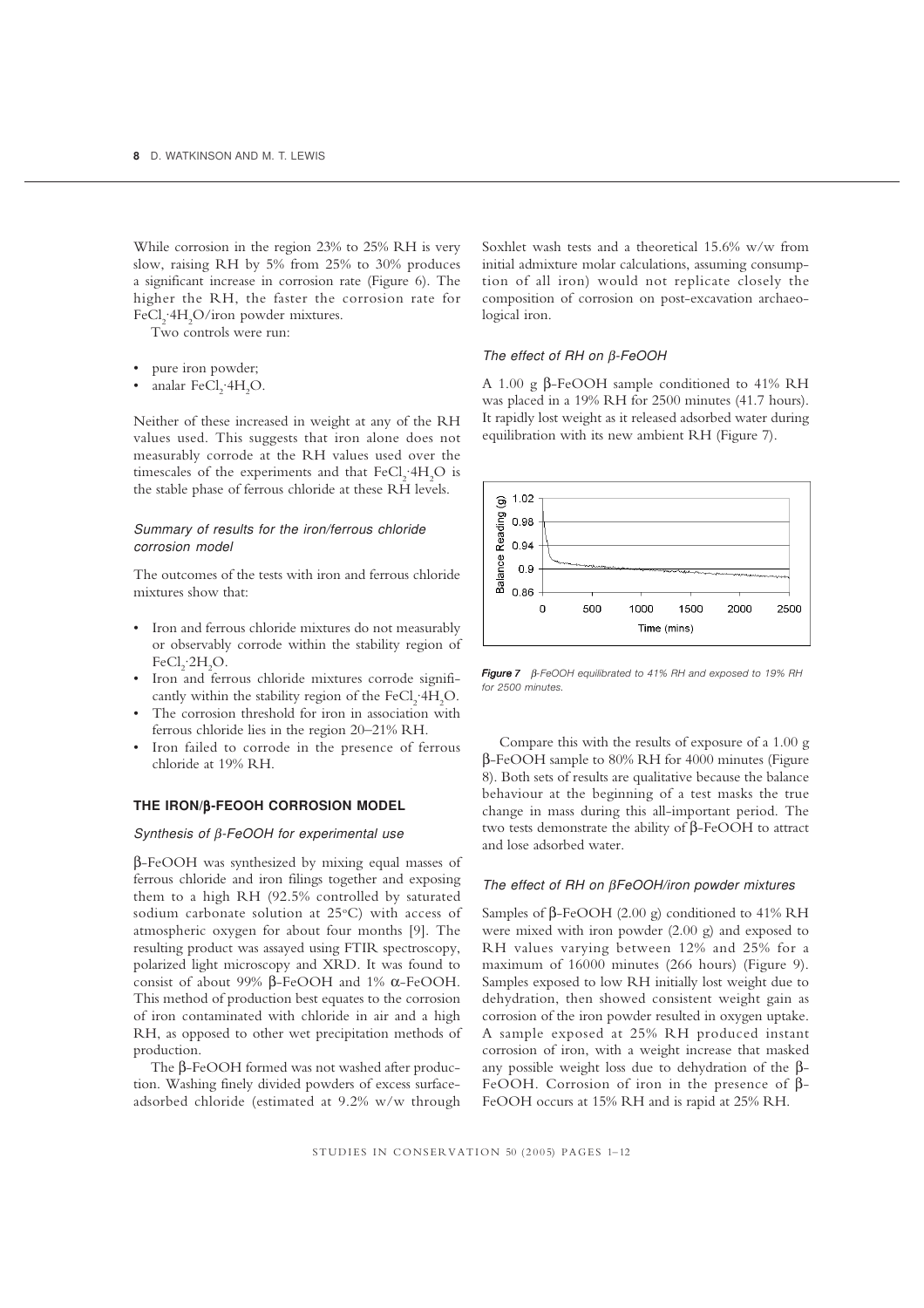

*Figure 8* β*-FeOOH equilibrated to 41% RH and exposed to 80% RH for 4000 minutes.*



*Figure 9 Weight changes of 9* β*-FeOOH /iron mixtures at 12%, 15%, 16%, 19%, 21%, 25% RH. All tests were conducted with 2.00 g of bFeOOH mixed with 2 g of iron powder.*

## *Summary of results for the iron/*β*FeOOH corrosion model*

The following were determined:

- β-FeOOH contains surface-adsorbed chloride and water, possibly as HCl.
- β-FeOOH corrodes iron that is in contact with it.
- Corrosion of iron in contact with bFeOOH is detectable at 15% RH and is not detectable at 12% RH.

The corrosion rate of iron in the presence of  $\beta$ -FeOOH increases appreciably as humidity rises above 20% RH.

## **DISCUSSION AND CONCLUSIONS**

The results show that  $\text{FeCl}_2$ :2H<sub>2</sub>O does not corrode iron in contact with it. In contrast, iron in contact with FeCl<sub>2</sub>.4H<sub>2</sub>O corrodes over the stability range of this corrosion product. The rate of corrosion increases with increasing RH. β-FeOOH corrodes iron in contact with it from 15% RH upwards, with increasing RH producing a faster corrosion rate.

Although iron in contact with ferrous chloride could be safely stored at 19% RH without any corrosion occurring, most archaeological iron objects have some β−FeOOH present on their surface, due to postexcavation corrosion. Since the iron/β-FeOOH corrosion model appears to have ceased to operate at 12% RH, all chloride contaminated archaeological iron should be stored at or below this RH to prevent corrosion. If RH exceeds this value, then over the range 15% to 20% RH β-FeOOH will determine the corrosion rate of chloride contaminated iron. Above  $20\%$  RH FeCl<sub>2</sub>·4H<sub>2</sub>O will form and will also contribute to corrosion of iron. At 25% RH and above both the FeCl<sub>2</sub>·4H<sub>2</sub>O/iron and β-FeOOH/iron corrosion reactions progress at an appreciable rate and speed up, at least initially, as RH rises. Even if RH cannot be kept at a level where corrosion ceases, it is advantageous to keep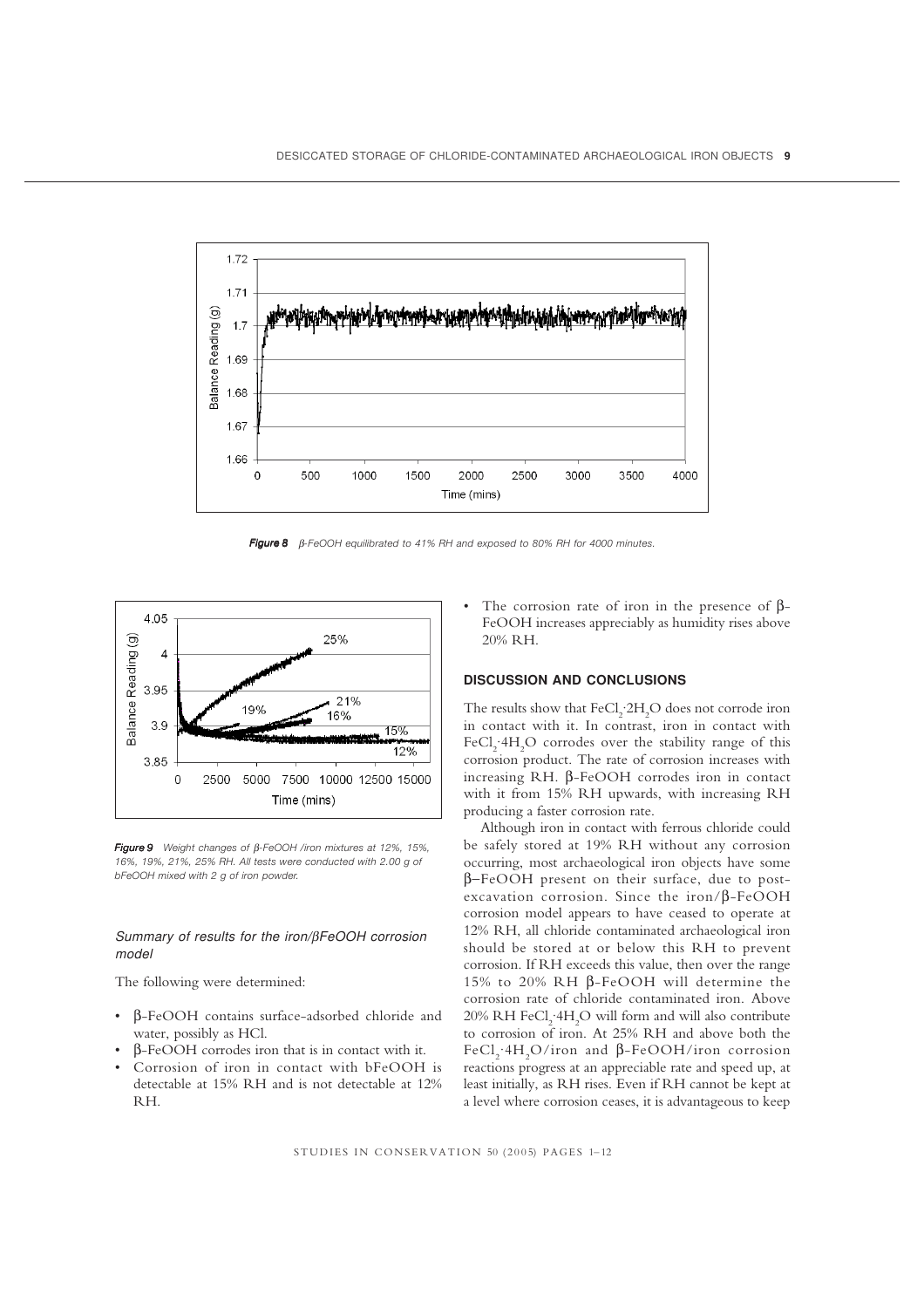it as low as possible to reduce the rate of corrosion. While it is essential to store iron objects with a metal core in this way, totally mineralized objects can be stored in high humidity environments, as there is no more iron left to oxidize and they should be stable [41]. The problem facing the conservator is to successfully identify such objects. Radiography remains the best guide.

Comparing the rate of corrosion for  $FeCl_2$   $4H_2O$ / iron powder at 25% RH, with that of  $β$ -FeOOH /iron powder at the same RH (Figures 6 and 9), indicates that β-FeOOH corrodes iron significantly faster than FeCl<sub>2</sub>·4H<sub>2</sub>O at this low humidity. Corrosion of iron at low humidity has implications for chloride-contaminated iron stored in sealed plastic boxes whose internal microclimate is controlled by a desiccant. Small rises in their internal RH are difficult to detect, but may be sufficient to support the iron corrosion model studied here. Synergistic effects of  $\text{FeCl}_2$ ·4H<sub>2</sub>O/β-FeOOH/iron mixtures have not been considered in this paper. It may be that the corrosion rate is greater than the sum of the individual corrosion rates when both compounds are present. Work on this is currently being prepared for publication along with investigations into the effect of fluctuating RH on corrosion rate and deliquescence of  $FeCl<sub>2</sub>·4H<sub>2</sub>O.$ 

To gain quick results, the experiments reported here represent worst case scenarios. Experimental design produces large surface areas of metal in contact with quantities of FeCl<sub>2</sub>·4H<sub>2</sub>O and β-FeOOH that far exceed what might be expected on the surface of archaeological objects. This emphasizes the aggressive tendencies of the reactions examined. In reality, damage may be more localized and corrosion rates slower, although ultimately cleavage at the metal/corrosion layer interface will occur.

# **ACKNOWLEDGEMENTS**

The authors thank the Heritage Lottery Fund and the SS Great Britain Trust for their financial support of this research, which was carried out in relation to the conservation of the steamship ss Great Britain.

# **REFERENCES**

1 Keene S.V., 'Real-time survival rates for treatments of archaeological iron', in *Ancient and Historic Metals: Conservation and Scientific Research, Proceedings of a Conference held at the Getty Conservation Institute November 1991*, ed. D.A. Scott, J. Podanay and B. Consadine, Getty Conservation Institute, Marina Del Rey (1994) 249–264.

- 2 Selwyn, L.S., and Logan, J.A., 'Stability of treated iron: a comparison of treatment methods', in *International Council for Museums Committee for Conservation 10th Triennial Meeting, Washington DC, 22–27 August 1993*, ed. J. Bridgland, ICOM, Washington DC (1993) 803–807.
- 3 Knight, B., 'The stabilisation of archaeological iron: past present and future', in Metal 95, *Proceedings of Metals in Conservation Conference, Draguinon, France, 25–28 September 1995*, ed. I.D. Macleod, S. Pennec and L. Robbiola, James and James, London (1997) 36–42.
- North, N., and Pearson, C., 'Washing methods for chloride removal from marine iron artifacts', *Studies in Conservation* **23** (1978) 174–186.
- 5 Turgoose, S., 'The corrosion of archaeological iron during burial and treatment', *Studies in Conservation* **30** (1985) 13–18.
- 6 Watkinson, D., 'Degree of mineralization: its significance for the stability and treatment of excavated ironwork', *Studies in Conservation* **28** (1983) 85–90.
- Watkinson, D., 'Chloride extraction from archaeological iron: comparative treatment efficiencies', in *Archaeological Conservation and its Consequences, Preprints of the Contributions to the Copenhagen Congress, 26–30 August 1996*, ed. A. Roy, and P. Smith, International Institute for Conservation, London (1996) 208–212.
- 8 Keene, S., 'The performance of coatings and consolidants used for archaeological iron', in *Adhesives Consolidants and Coatings, Preprints of the Contributions to the Paris Congress, 2–8 September 1984*, ed. N. Bromelle, E.M. Pye, P. Smith and G. Thomson, International Institute for Conservation, (1984) 104–107.
- 9 Turgoose, S., 'Post excavation changes in iron antiquities', *Studies in Conservation* **27** (1982) 92–101.
- 10 Knight, B., 'A review of the corrosion of iron from terrestrial sites and the problem of post-excavation corrosion', *The Conservator* **14** (1990) 37–43.
- 11 Selwyn, L.S., Sirois, P.J., and Argyropoulos, V., 'The corrosion of excavated archaeological iron with details on weeping and akaganeite', *Studies in Conservation*, **44** (1999) 217–232.
- 12 Turgoose, S., 'The nature of surviving iron objects', in *Conservation of Iron, Symposium at the National Maritime Museum London, 4 July 1980*, ed. R. Clarke, and S. Bradshaw, National Maritime Museum Monographs and Reports 53, National Maritime Museum, London. (1982) 1–7.
- 13 North, N.A., 'Corrosion products on marine iron', *Studies in Conservation* **27** (1982) 75–83.
- 14 Zucci F., Morigi G., and Bertolasi V., 'Beta iron oxide hydroxide formation in localised active corrosion of iron artifacts', in *Corrosion and Metal Artifacts*, ed. B.F. Brown, H.C. Burnett, W.T. Chase, M Godway, J. Kruger and M. Pourbaix, NBS Special publication 479, Washington DC (l977) l03–109.
- 15 Cornell, R.M., and Schwertmann, U., *The Iron Oxides: Structure, Properties, Reaction, Occurrence and Uses*, VCH, New York  $(1996)$
- 16 Askey, A., Lyon, S.B., Thompson, G.E., Johnson, J.B., Cooke, M., and Sage, P., 'The corrosion of iron and zinc by atmospheric hydrogen chloride', *Corrosion Science* **34** (1993) 233–247.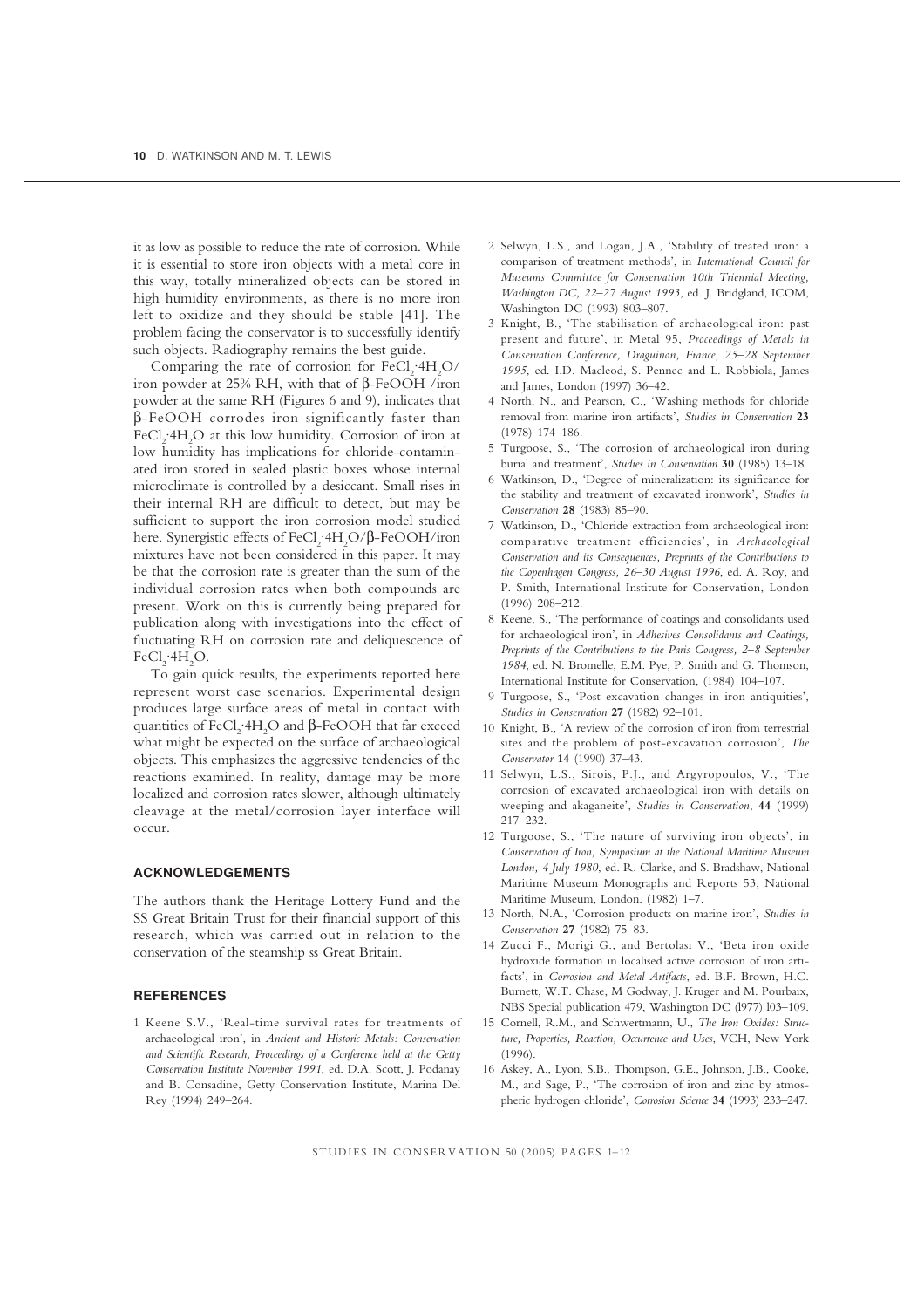- 17 Kaneko, K., and Inouye, K., 'Adsorption of water on FeOOH as studied by electrical conductivity measurements', *Bulletin of the Chemical Society of Japan* **52**(2) (1979) 315–320.
- 18 Scott, D., and Seeley, N., 'The washing of fragile iron artifacts', *Studies in Conservation* **32** (1986) 73–76.
- 19 Kaneko, K., Serizawa, M., and Ishikawa, T., 'Dielectric behaviour of water molecules adsorbed onto iron (III) oxide hydroxides', *Bulletin of the Chemical Society of Japan*, **86** (1975) 1764–1769.
- 20 Matijevic, E., and Scheiner, P., 'Ferric hydrous oxide sols III. Preparation of uniform particles by hydrolysis of Fe (III) – chloride – nitrate and perchlorate solutions', *Journal of Colloid and Interface Science* **63** (1978) 509–524.
- 21 Regazzoni, A.E., Blesa, M.A., and Maroto, A.J.G., 'Electrophoteric behaviour of the hematite/complexing monovalent anion solution interface', *Journal of Colloid Interface Science* **91** (1983) 560–570.
- 22 Hingston, F.J., Posner, A.M., and Quirk, J.P., 'Anion adsorption by goethite and gibbsite: I. The role of the proton in determining adsorption', *Journal of Soil Science* **23**(2) (1972) 177–192.
- 23 Kaneko, K., 'Surface chemistry of FeOOH micro crystals', in *Current Problems in the Conservation of Metals Antiquities, Tokyo, 4–6 October 1989* National Research Institute of Cultural Properties, Tokyo Japan (1989) 42–62.
- 24 Mackay, A.L., 'β-Ferric Oxyhydroxide', *Mineralogical Magazine* **32** (1960) 545–557.
- 25 Childs, C.W., Goodman, B.A., Paterson, E., and Woodhams, F.W.D., 'The nature of iron in akaganeite (β-FeOOH)', *Australian Journal of Chemistry* **33** (1980) 15–26.
- 26 Ishikawa, T., and Inouye, K., 'The structural transformation of ferric oxyhdroxides and their activity to sulfur dioxide', *Bulletin of the Chemical Society of Japan* **45** (1972) 2350–2354.
- 27 Ishikawa, T., and Inouye, K., 'Role of chlorine in β-FeOOH on its thermal change and reactivity to sulfur dioxide', *Bulletin of The Chemical Society of Japan* **48**(5) (1975) 1580–1584.
- 28 Buckwald, V.F., and Clark, R., 'Corrosion of Fe-Ni alloys containing akaganeite: the Antarctic Meteorite case', *American Mineralogist* **74** (1989) 656–676.
- 29 Blytholder, G., and Richardson, E.A., 'Infrared and volumetric data on the adsorption of ammonia, water and other gases on activated iron (III) oxide', *Journal of Physical Chemistry* **66** (1962) 2597
- 30 Richardson, G.M., and Malthus, R.S., 'Salts for static control of humidity at relatively low levels', *Journal of Applied Chemistry* **5** (1955) 557–567.
- 31 Watkinson, D.E., and Neal, V., *First Aid for Finds*. Rescue and UKIC, 3rd edn, London (1998) 108.
- 32 Greenspan, L., 'Humidity fixed points of binary saturated aqueous solutions', *Journal of Research of the National Bureau of Standards* **81A**(1) (1977) 89–96.
- 33 Lide D.R. (ed) *CRC Handbook of Chemistry and Physics*, 76th edn, CRC Press, Boca Raton, Florida (1996).
- 34 Lafontaine, R.H., *Silica Gel*, Canadian Conservation Institute Report 10, Ottowa (1984).
- 35 Hickman, M.J., *Measurement of Humidity*, National Physical Laboratory Notes on Applied Science 4 (1970) 31.
- 36 Anon, 'Small enclosures for testing and conditioning using aqueous solutions' (in French) ed. l'Association Francaise De Normalization, AFNO3 (1973), Tour Europe, NF X15-014 (November 1973).
- 37 BSI, 'RH of air over saturated solutions of salts', British Standard 3718 Specification for Laboratory Humidity Ovens (non-injection type), 19 (1964).
- 38 Wink, W.A., and Sears, G.R., 'TAPPI 33', *Chemical Abstracts* **44** (1950).
- 39 Stokes, R.H., and Robinson, R.A., 'Standard solutions for humidity control at 25°C', Industrial Engineering Chemistry 41 (1949) 2013.
- 40 Spencer, H.M., *International Critical Tables 1*, McGraw-Hill, New York (1926) 67.
- 41 Watkinson, D.E., 'Degree of mineralization: its significance for the stability and treatment of excavated ironwork', *Studies in Conservation* **28** (1983) 85–90.

#### **AUTHORS**

DAVID WATKINSON graduated with an archaeological conservation diploma from the Institute of Archaeology (London) in 1975. After initially working in museums he moved to Cardiff University and gained an MSc, which was based on research into iron conservation. He entered teaching and research at Cardiff University, where he is currently Senior Lecturer responsible for BSc and MSc artefact conservation courses and a care of collections MSc. Most of his research centres on metals, glass and conservation education. He is an FIIC, AMUKIC and FSA. *Address: Conservation Section, School of History and Archaeology, Cardiff University, Cardiff, CF10 3EU, United Kingdom. T. 44 (0) 29 20 874249. Email: Watkinson@cf.ac.uk*

MARK LEWIS graduated with BSc (hons) in archaeological conservation in 1998, completing his MSc in conservation in 1999. He remained at Cardiff University conducting research and lecturing, and since 2001 he has also held a curatorial role at the National Museums and Galleries of Wales' Roman Legionary Museum. Field archaeology and conservation research remain his areas of activity and research. *Address as for Watkinson. Email: Mark.Lewis@nmgw.ac.uk*